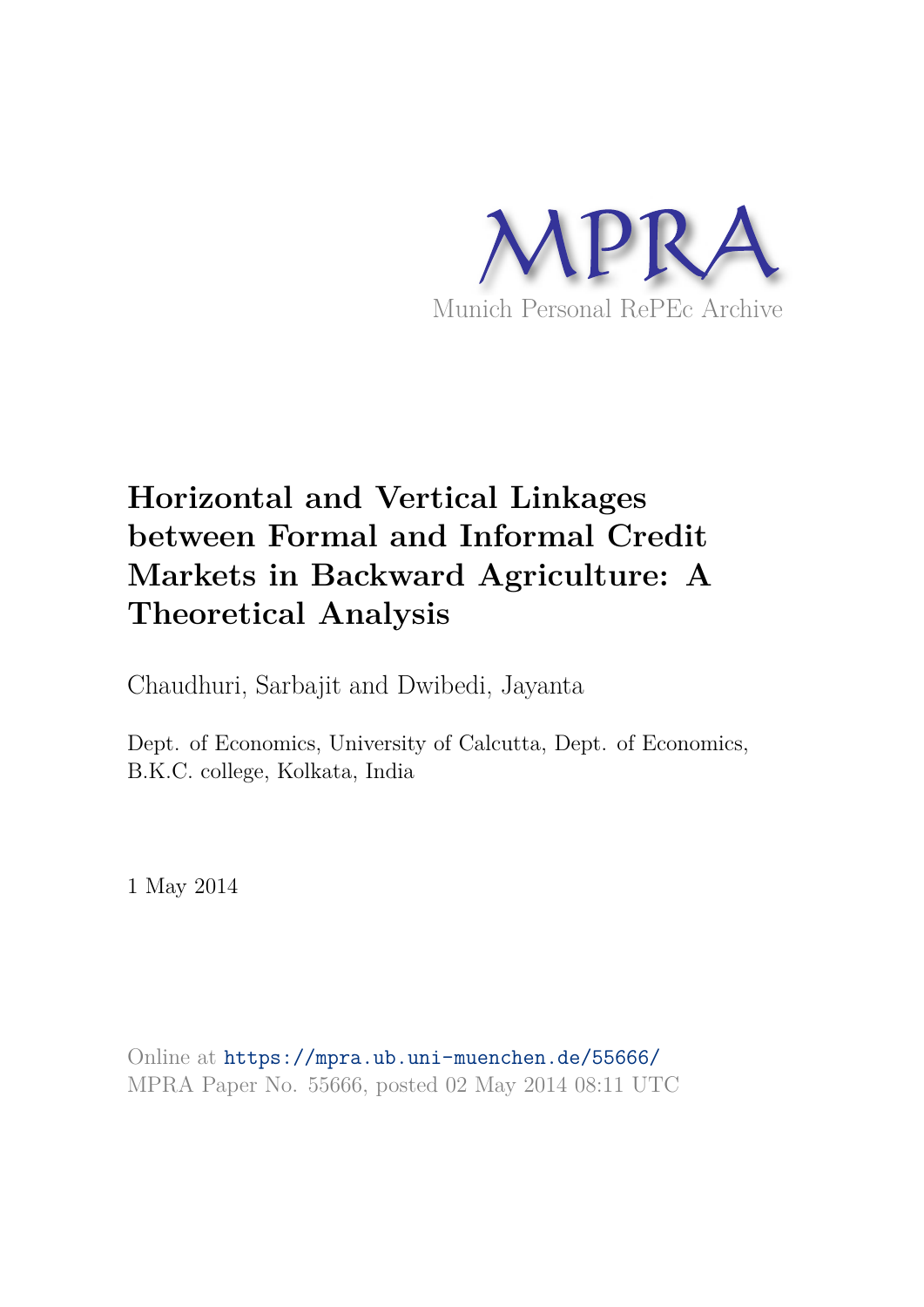## **HORIZONTAL AND VERTICAL LINKAGES BETWEEN FORMAL AND INFORMAL CREDIT MARKETS IN BACKWARD AGRICULTURE: A THEORETICAL ANALYSIS**

Sarbajit Chaudhuri Professor Department of Economics Calcutta University 56A, B.T. Road Kolkata 700 050 India. E-mails: sarbajitch@yahoo.com sceco@caluniv.ac.in **One can access my papers on RePEc web site at: http://econpapers.repec.org/RAS/pch11.htm http://ideas.repec.org/top/top.india.html My detailed citation analysis can be found at: http://citec.repec.org/p/c/pch11.html** Jayanta Kumar Dwibedi Associate Professor Dept. of Economics B.K.C. College Kolkata 700 108 India. E-mail: jayantadw@rediffmail.com

**Address for communication:** Dr. Sarbajit Chaudhuri, 23 Dr. P.N. Guha Road, Belgharia, Kolkata 700083, India.

Tel: (0)98305-30963 (M), 91-33-557-5082 (C.U.) Fax: 91-33-844-1436 (P)

**ABSTRACT**: The paper shows that the policy of forging a vertical linkage between the formal and informal credit markets is distinctly superior to the existing credit policy of horizontally substituting the informal sector by the formal one. An inflow of subsidized formal credit to the informal lenders not only ensures better terms of borrowing to the small borrowers but also leads to higher agricultural productivity vis-à-vis the horizontal linkage case. Even if the informal sector lenders are allowed to collude, the informal interest rate is still lower in the vertical linkage case.

**Keywords: Formal credit, informal credit, horizontal linkage, vertical linkage, moneylender, collusion.** 

**JEL classification: Q14, O17, D89.**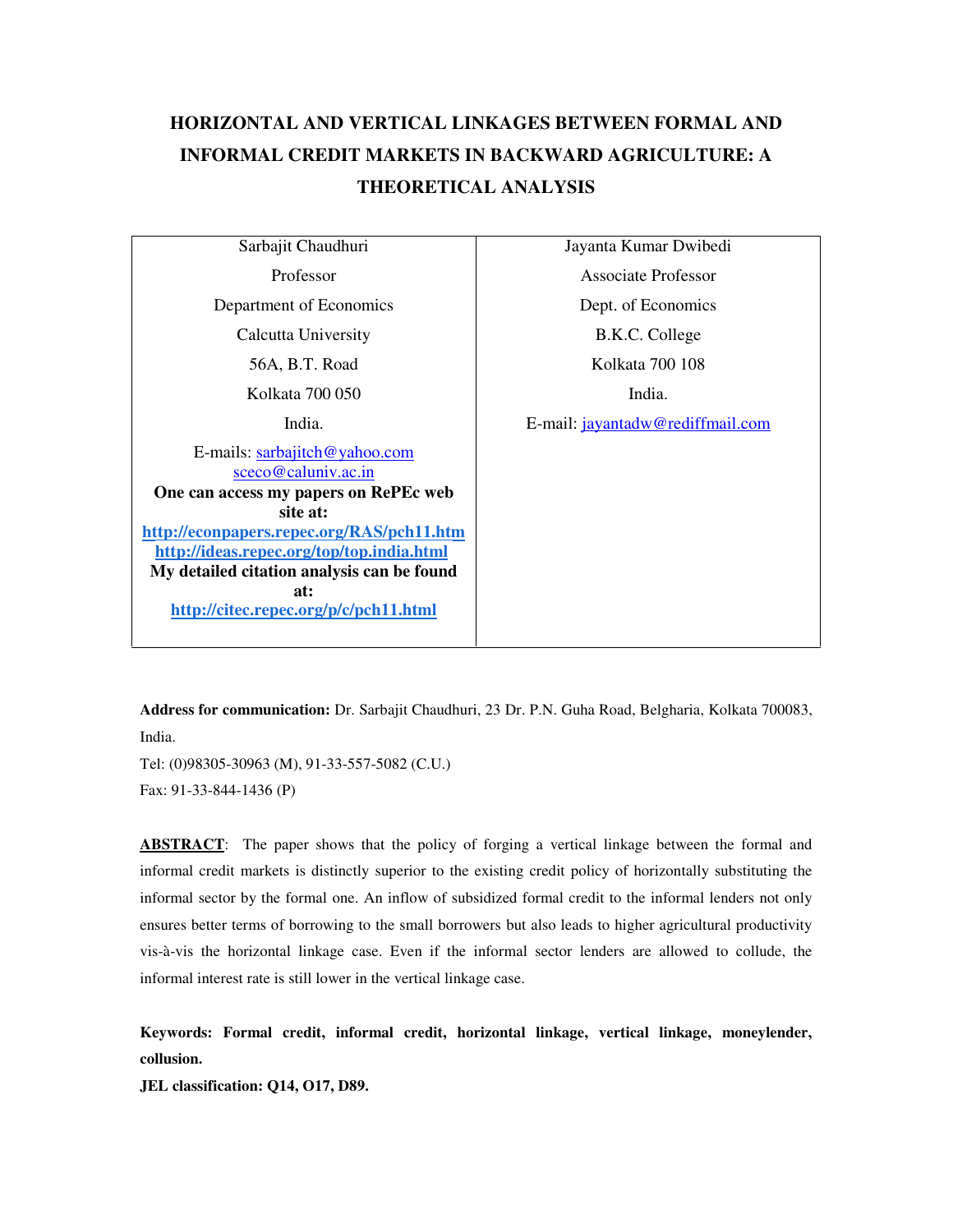### **HORIZONTAL AND VERTICAL LINKAGES BETWEEN FORMAL AND INFORMAL CREDIT MARKETS IN BACKWARD AGRICULTURE: A THEORETICAL ANALYSIS**

#### 1. **Introduction:**

Broadly, there are two sources of credit available to the farmers in a less developed country like India – institutional and private. Non-institutional or private sources include moneylenders, traders, landlords, friends and relatives while institutional sources consist of cooperatives, commercial banks, agricultural credit societies (PACS), etc.

In the initial stage of development (after independence) the share of formal credit in total agricultural was very low. For example, in 1950-51 this share was merely 7 %. However, in order to remove the dependence of the farmers on informal credit, in India since independence, a multi-agency approach consisting of cooperatives, commercial banks and regional rural banks - known as institutional credit has been adopted to provide cheaper credit in sufficient amounts to farmers. The major thrust of policy in the sphere of agricultural credit has been its progressive institutionalization for feeding agriculture and rural development programs with adequate and timely flow of credit particularly towards the small and marginal farmers. As a sequel, the share of the formal sector in total agricultural credit has increased to 63 % in 1980-81 (see All India Rural Debt and Investment Survey 1961-62 and 1981). This is the existing policy of rural credit which aims at horizontally displacing the informal credit system by the formal one. However, the experiences with this policy are not really encouraging.

Evidence from several studies (e.g. Lele (1981), Gonzalez Vega (1981), Braverman and Guasch (1986), Egger (1986)) reveal that only a small group of large farmers monopolizes the lion's share of the total volume of credit disbursed by the formal credit agencies. The social and political clout of large farmers ensures their access to these institutions. On the contrary, small and marginal farmers, including tenant farmers have less access to formal credit institutions because of the asset-based lending policies of these agencies. Moreover, Gonzalez Vega points that the formal credit institutions often ration credit to small borrowers in order to reduce their transaction cost, which is very high when serving several small borrowers.

Also, Sarap (1991) has pointed out that the time taken for obtaining a loan from the formal credit agency is negatively associated with the farm size. After analyzing the village level data of Sambalpur district of Orissa, Sarap has come to the conclusion that large farmers, in general, can obtain formal credit (short term) more or less at the time they need it while small and marginal farmers face a substantial delay in getting formal credit. This problem has also been observed by Bedbak (1986) who made a survey of a village of the Sonepur subdivision of Orissa. This, along with some other factors, leads to a highly unequal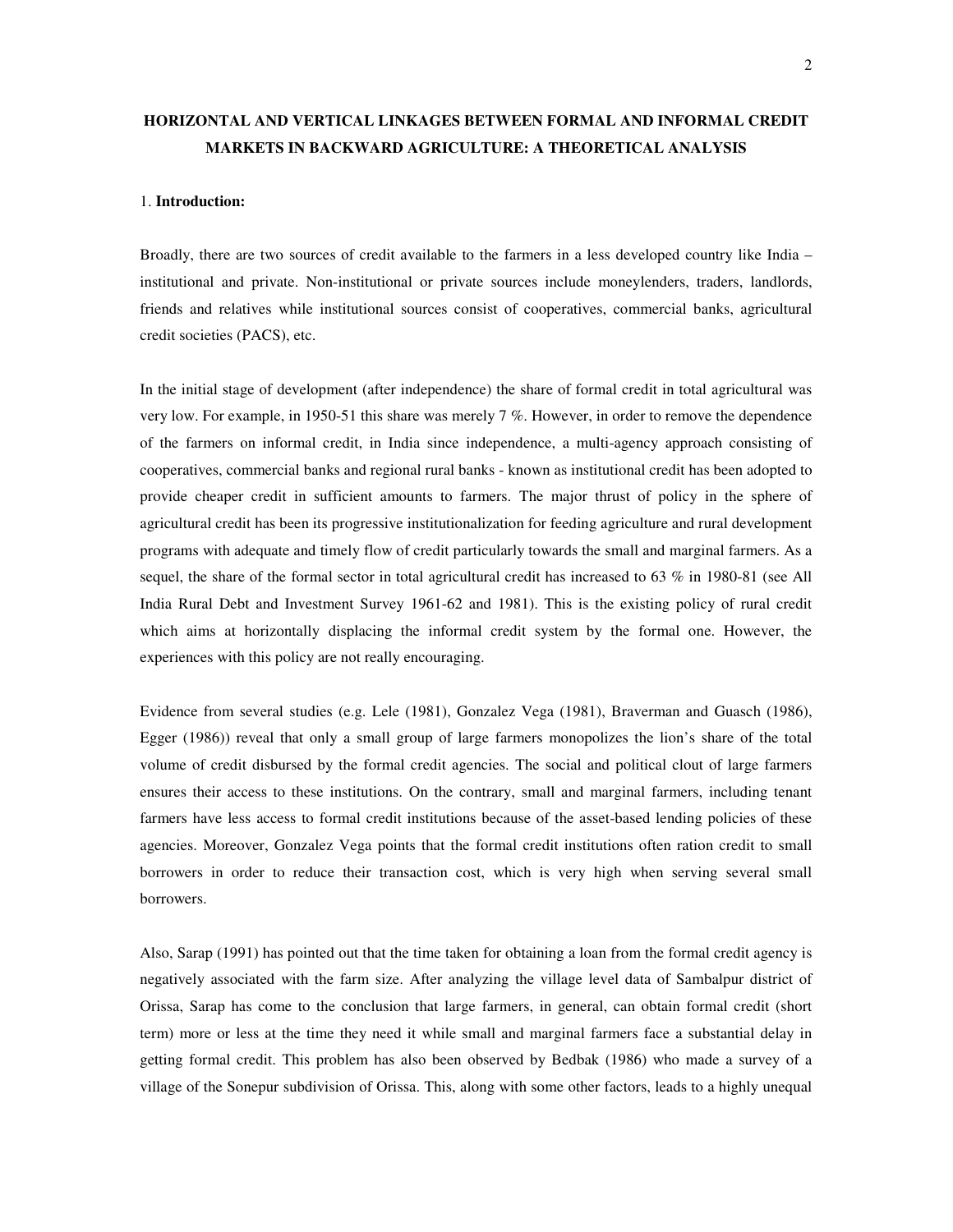distribution of formal credit against small and marginal farmers. Formal loan as a percentage of total loans is much higher for large farmers than for small and marginal farmers (Sarap (1991), table 3.1). Among the factors inhibiting the small farmers from securing formal credit in time, Sarap has emphasized the lower bargaining strength of small farmers vis-à-vis large farmers, the bureaucratic and procedural formalities required, patronage, arbitrariness and corrupt practices of the officials, especially in the cooperatives. Moreover, Chaudhuri and Gupta (1996) and Gupta and Chaudhuri (1997) have shown that when there is corruption in the distribution of formal credit, a credit or price subsidy policy may raise the interest rate in the informal credit market and lower agricultural productivity.

Besides, as Sarap (1991) has pointed out, the real costs of borrowing including tips and opportunity costs of time spent (of the borrowers) are inversely related to the farm size. It has been found that the effective rate of interest paid by the smaller group of borrowers is almost twice the nominal rate of interest (12 per cent) charged by the formal credit institutions in the survey year. This further limits small farmers' accessibility to formal credit.

Moreover, formal credit institutions are plagued by the problem of high level of overdues. From the empirical study of Sarap (1991) it has been revealed that almost 62.39 per cent of the total overdues of the sample farm households is accounted for by the large farms (also see James (1982)) and a lion's share of the overdues was for more than five years, a clear case of willful default. This may be because of their influence in formal credit agencies, which may have enabled them to avoid the payment of loans. These tendencies have clogged the process of credit recycling since the capacity of credit agencies has been reduced substantially.

Thus, in the presence of existing power structure of the rural society, the basic objective of governments' credit subsidization policy has been defeated. The small and marginal landowners continue to depend on the highly exploitative informal sources of credit, making it virtually impossible for them to adopt modern agricultural technology or benefit from development programs. Consequently, the provision of institutional credit rather than bridging the gaps, in many places of the country, have in fact widened the differences between the rich and the poor in the rural society.

There has been a growing realization that the needs of rural credit cannot be adequately served by the traditional credit policy. So we need an alternative policy to achieve the desired targets of adequately serving the small and marginal farmers with cheaper source of credit. There is no doubt that the informal sector lenders are in a better position to grant and recover loans from the small borrowers than formal credit agencies are. So an alternative credit policy  $\frac{1}{n}$  may be not to try to replace the informal credit system horizontally by the formal one, but to encourage the informal sector lenders by enhancing their credit worthiness with adequate supply of subsidized credit. The informal sector lenders e.g. traditional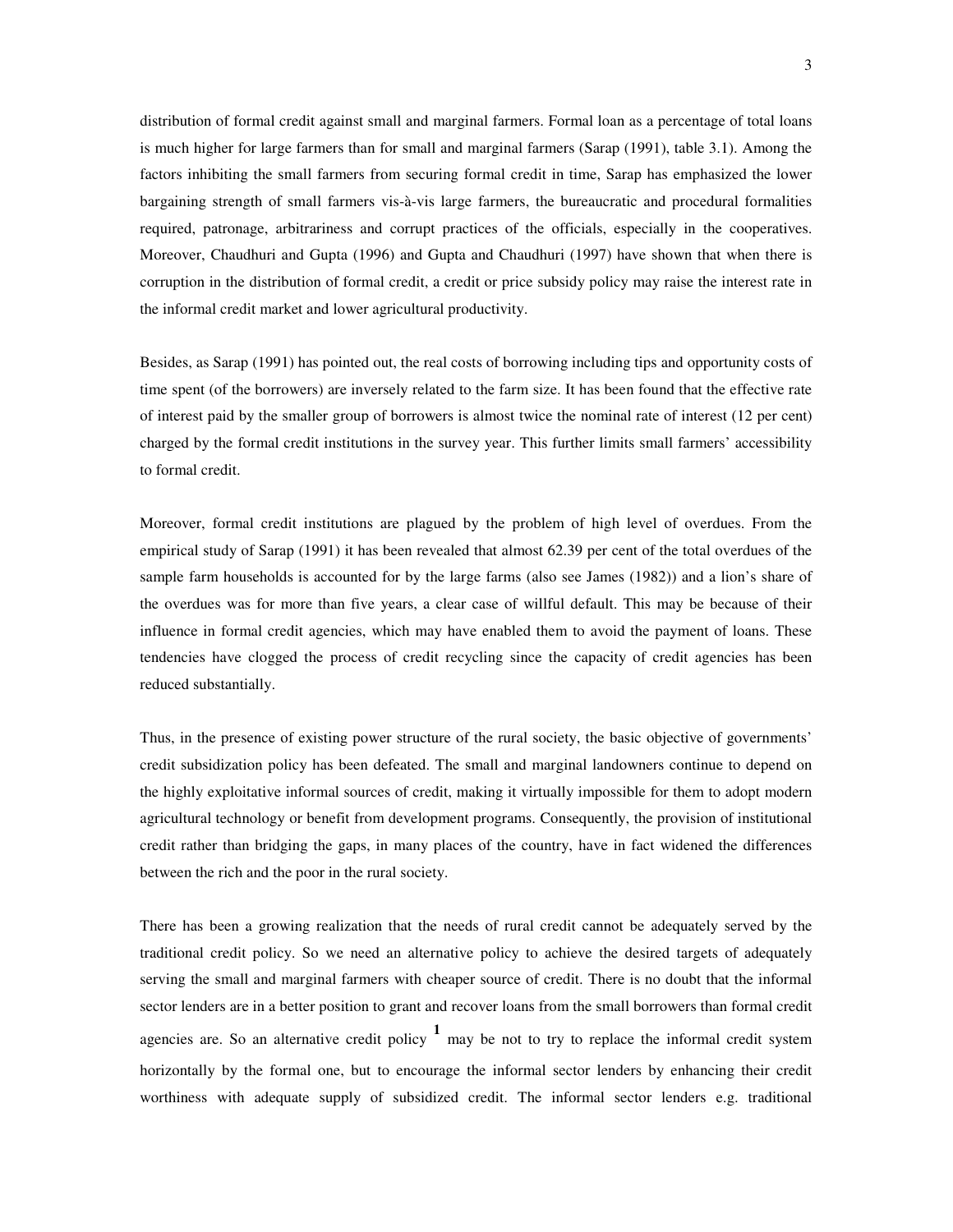moneylenders, large landowners or grain traders are in a much better position to put up collateral: from the view point of the formal credit agencies they are good credit risks. The supply of subsidized formal credit to the informal sector lenders (existing or potential) will increase the degree of competitiveness among them which helps to improve the borrowing terms faced by the small and marginal farmers who do not have access to formal credit system. This can be thought of as a policy of forging 'vertical' links between the informal and formal credit systems. This is, by no means, a new idea. This policy has already been applied to the agricultural sector of Philippines with some success (see Umali (1990)).

There is a small theoretical literature, which has examined the economic effects of forging vertical links between the formal and informal credit sectors. The specific question, which the papers in this area investigate, is whether an expansion of formal credit to the informal sector lenders can really create better terms of credit for informal borrowers. Hoff and Stiglitz (1996) have argued that an expansion of formal credit to the informal credit market would pave the way for the entry of new informal sector lenders into the market which, in turn, would make loan recovery more difficult leading to an increase in the costs of loan enforcement for every lender. As a consequence, the informal sector interest rates may go up instead of falling. Floro and Ray (1997) have shown that a credit flow to the lenders in the informal credit market exerts downward pressure on informal interest rates and raises total credit outlay by the informal sector lenders when the lenders are engaged in myopic competition among them. However, this policy may strengthen the ability and incentive of informal lenders to collude among them which would result in a worse terms faced by the informal borrowers. If the latter happens, the basic purpose of forging a vertical linkage between formal and informal credit agencies becomes self-defeating.

Some of the problems with the existing credit policy are administrative, some are economic and the rest are political. However, a pertinent question is whether the policy of forging a vertical linkage between formal and informal credit markets can ensure better terms to the informal borrowers relative to the traditional credit policy even in the absence of the above-mentioned problems associated with the latter. The existing literature on vertical linkage case does not deal with this aspect. The present paper purports to make a comparative analysis between the horizontal and vertical linkage cases when there is no dampening effect associated with either of the two cases. We will show that the policy of forging a vertical linkage between formal and informal credit agencies ensures better terms to the informal borrowers and also leads to higher agricultural productivity compared to the horizontal linkage case. The latter is, however, achieved at the expense of a higher subsidy bill for the government. Even if we keep the subsidy bill the same in the two cases, the vertical linkage case still ensures a lower interest rate in the informal credit market vis-à-vis the horizontal linkage case. We will also show that the vertical linkage case also ensures better borrowing terms even if we allow the informal sector lenders to collude among themselves and maximize their joint income. So this paper shows that the policy of adequate supply of subsidized credit to the informal sector lenders is distinctly superior to the policy of substituting the informal credit market by the formal one.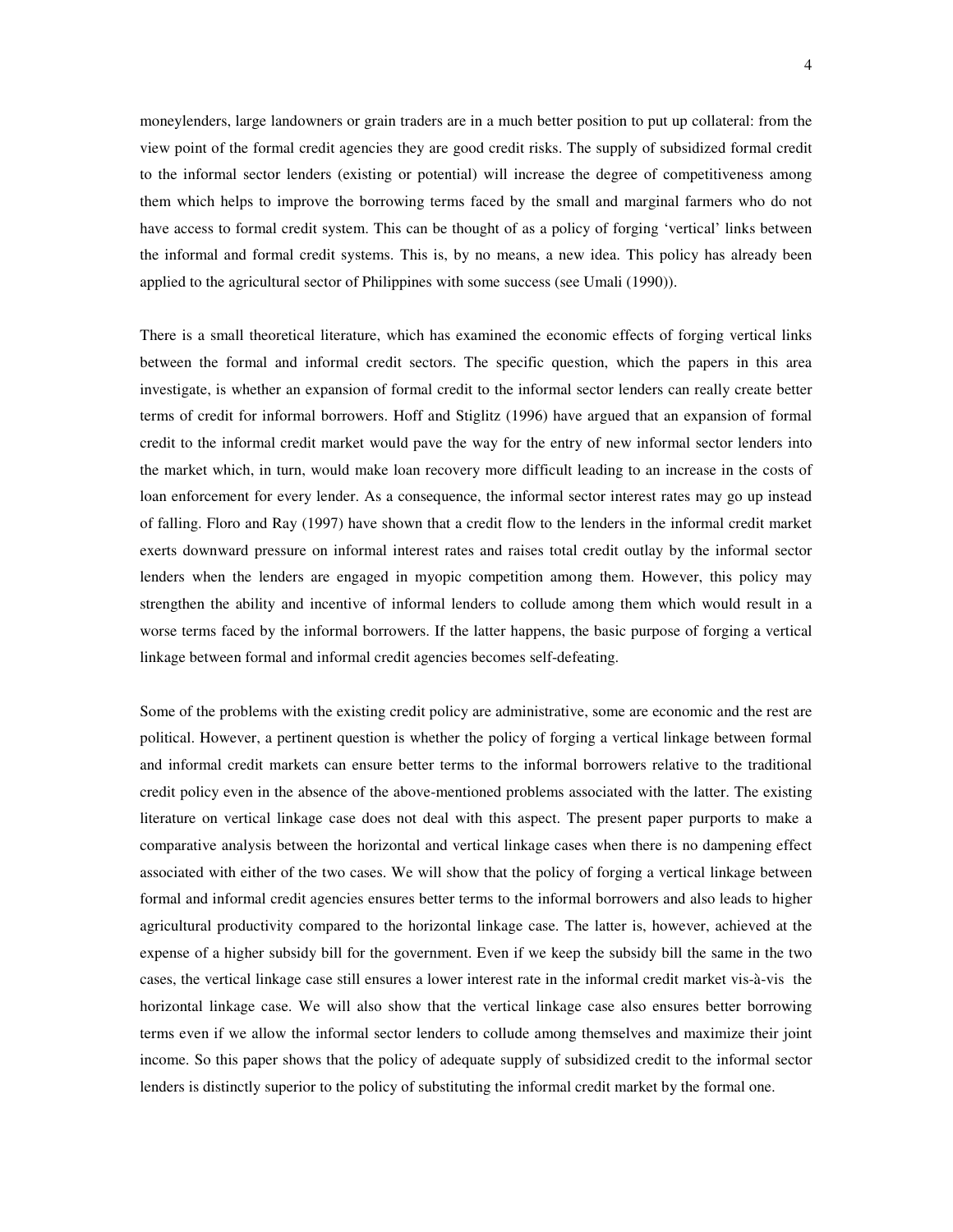#### 2. **THE MODEL:**

We consider a backward agricultural economy consisting of n number of identical small farmers, an existing moneylender <sup>2</sup> and a potential entrant into moneylendeing <sup>3</sup>. We assume that credit is the only input of production **<sup>4</sup>** and that the production function of the farmer is of the following Cobb-Douglas type:  $Q = C^{\beta}$ , with  $0 < \beta < 1$ , where Q is the quantity of output obtained and C is the volume of credit application. There are two sources of credit available to each farmer: formal and informal. The farmer resorts to informal credit if the supply of formal credit is inadequate **<sup>5</sup>** . We here consider two kinds of interactions between formal and informal credit markets. The first is horizontal, where the formal sector credit agencies compete directly with the village moneylenders in credit provision. The other form of interaction is vertical, where informal sector lenders have access to formal sources of credit and funds borrowed are re-lent to the informal borrowers. In the second case, the farmers do not get credit directly from the formal credit institutions. Let us first consider the horizontal linkage case. Without any loss of generality, we take n, the number of farmers in the economy, to be equal to unity.

#### **2.1. The Case of Horizontal Linkage**

We assume that the fraction  $\alpha$  of the total loan demand of the farmer is available from the formal credit agency. For the remaining (1−α) fraction, the farmer has to go to the informal sector lender (moneylender). P is the procurement price of the crop<sup>6</sup>. The values of  $\alpha$ , the formal interest rate r, and Pare determined by the government. The informal interest rate i is determined by the moneylender. The farmer maximizes his total profit choosing the optimal amount of credit application C, given r, i and P. On the other hand, the moneylender, who is a monopolist in the informal credit market, maximizes his profit and his instrumental variable is the informal interest rate (or the volume of credit disbursed). We now turn to the behaviour of the farmer and the moneylender, one by one.

#### *2.1.1. The farmers' behaviour*

The amount of credit that the farmer get from the formal credit agency is a fixed fraction  $\alpha$  of the total credit demand C. Then the total cost of production is given by  $((1+r)\alpha C+(1+i)(1-\alpha)C)$ . The profit of the farmer,  $Y_E$ , is given by,

$$
Y_F = P.C^{\beta} - (1+r)\alpha C - (1+i)(1-\alpha)C
$$
 (1)

The only instrumental variable of the farmer is C and the first-order condition of maximization is given by  $P.\beta.C^{\beta-1} = (1+r)\alpha + (1+i)(1-\alpha)$  (2)

So, in equilibrium, the value of marginal product of credit (VMP) is equal to the effective price of credit.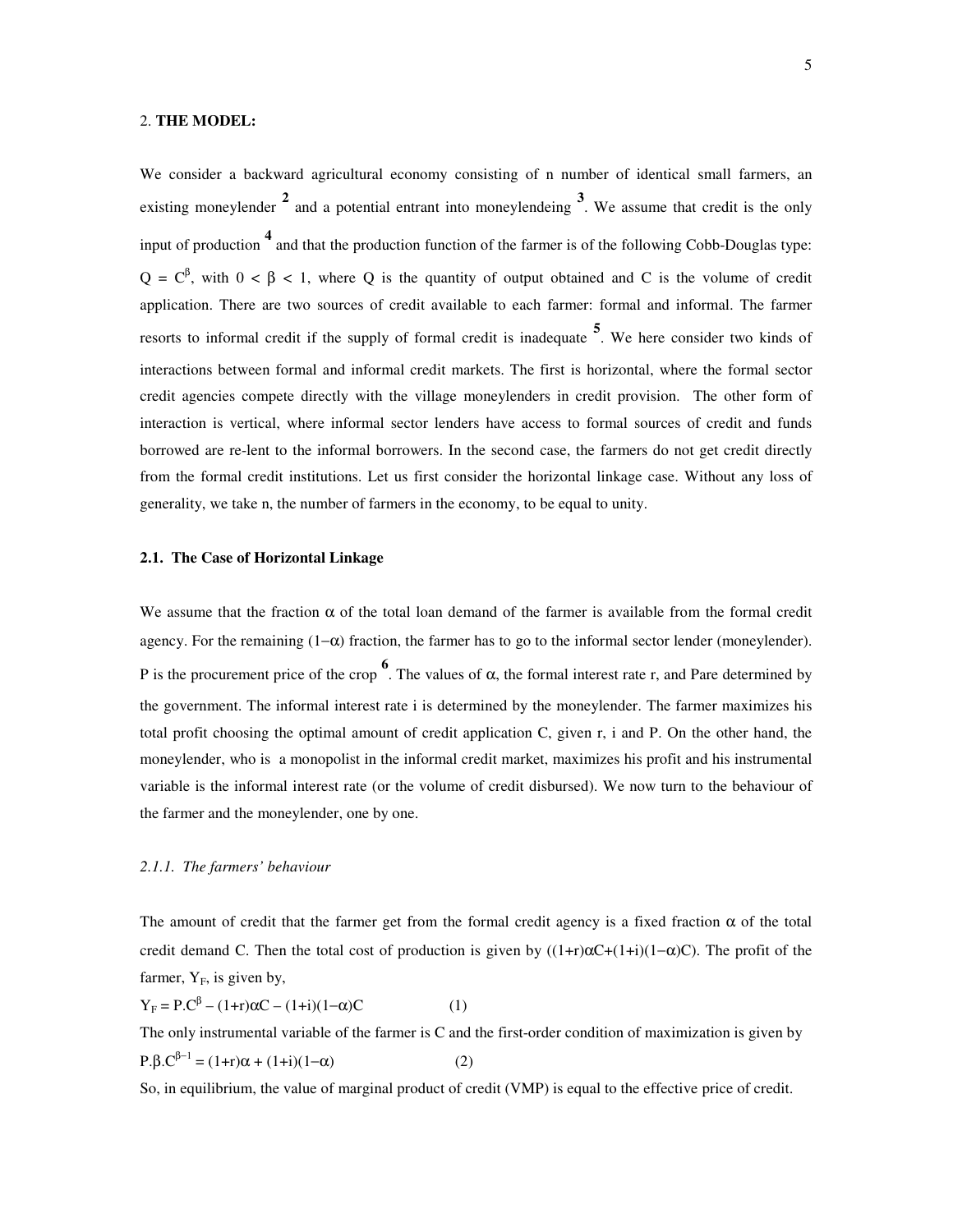Solving equation (2) we get the farmer's demand function for credit as

$$
C = [P\beta / \{(1+r)\alpha + (1+i)(1-\alpha)\}]^{1/(1-\beta)}
$$
 (

which is of the form,  $C = C(i)$ , with  $C' < 0$ 

#### *2.1.2. The moneylender's behaviour*

Given  $\alpha$ , P and r, the moneylender acts as a monopolist in the informal credit market. Let g be the opportunity cost of the moneylender with  $g > r^7$ . The moneylender maximizes his net interest income,  $Y_M$ , with respect to i.  $Y_M$  is given by

(3)

$$
Y_M = (i-g)(1-\alpha).C(i) \tag{4}
$$

The first-order condition of maximization is given by

$$
[C + (i-g) \partial C/\partial i] = 0 \tag{5}
$$

Equation (5) implies that the marginal net interest income of the moneylender (with respect to i) is zero in equilibrium.

We now turn to find out the optimal informal interest rate using the moneylender's first-order condition of maximization. Denoting the equilibrium informal interest rate in the horizontal linkage case by  $i<sub>H</sub>$ <sup>\*</sup>, from equations  $(3)$  and  $(5)$  we get

(7)

 $i_H^* = [(1-β){1+αr + g(1-α)/(1-β)}] / β(1-α)$  (6)

The optimum amount of credit demanded by the farmer, denoted  $C_H^*$ , is then given by

 $C_H^* = [Pβ^2 / {1 + rα + g(1-α)}]^{1/(1-β)}$ 

#### **2.2. The Case of Vertical Linkage**

We now turn to the vertical linkage case. Here the formal credit institution provides subsidized credit to the informal moneylenders, instead of providing it directly to the farmers, in the expectation that they will pass the funds to the informal borrowers and be forced by increased competition to charge a lower interest rate. We also assume that the provision of subsidized credit will bring another moneylender, say moneylender 2 into the market, who was previously unable to enter the market due to his fixed entry cost constraint. The formal credit institution provides  $\alpha$  fraction  $\frac{8}{3}$  of the total credit disbursement of the moneylenders at an interest rate r per period. The value of  $\alpha$  must be sufficiently high so that the second moneylender can earn a positive net interest income, greater than his fixed entry cost and enter the informal credit market. We also assume that the existing moneylender cannot successfully undertake any measure, which can deter **9**<br>entry of the second moneylender into the informal credit market. We now have three economic agents in the model: the farmer and the two moneylenders. We denote the moneylenders by M1 and M2, respectively. Let us now study the behaviour of these three agents.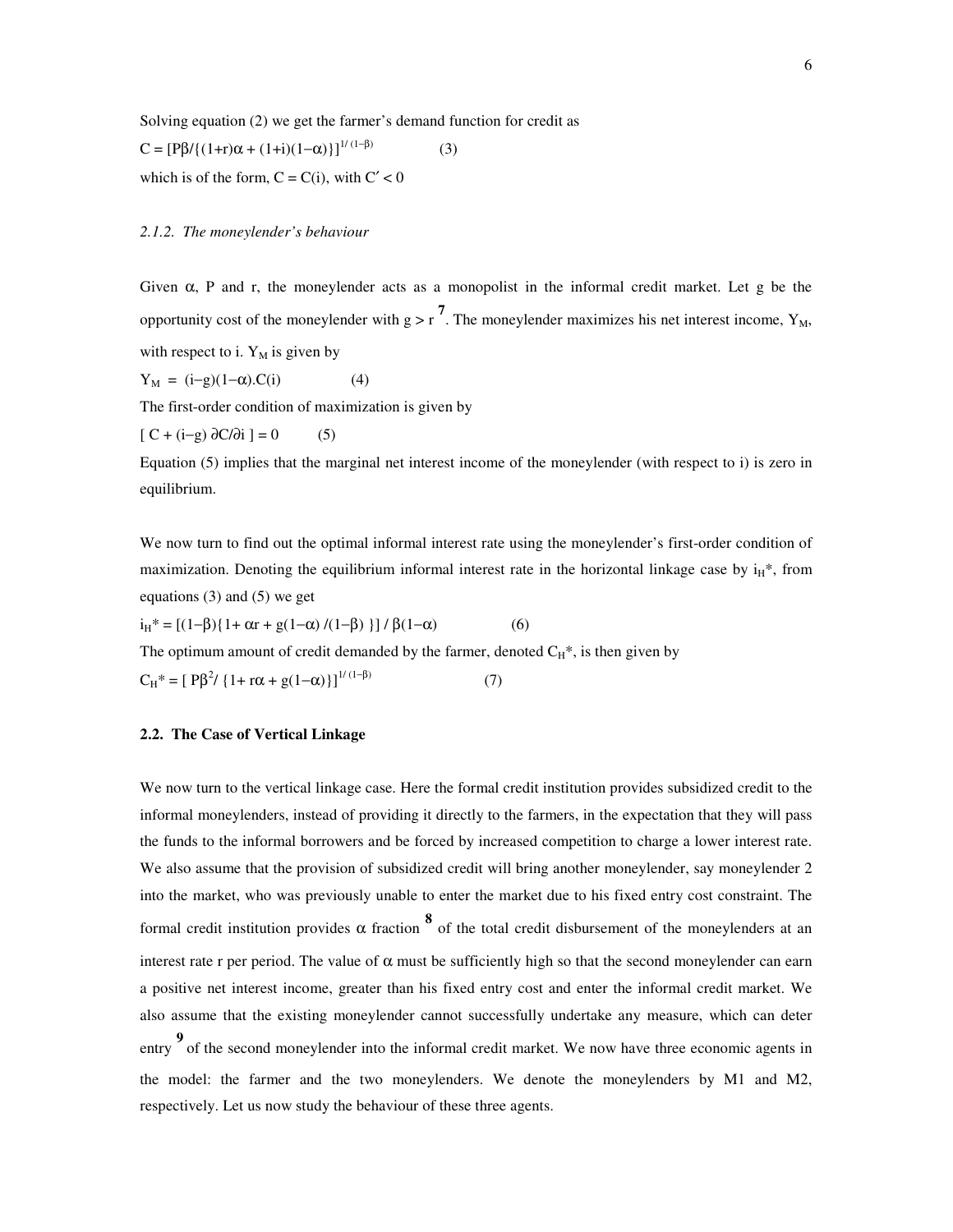#### *2.2.1. The farmer's behaviour*

The basic difference from the horizontal linkage case is that here the farmer has only one source of credit: the informal credit market. The profit of the farmer is now given by

$$
Y_F = P. C^{\beta} - (1+i).C
$$
 (8)

The only instrumental variable of the farmer is C and the first-order condition for maximization is

 $P.\beta.C^{\beta-1} = (1+i)$  (9)

Equation (9) implies that the value of marginal product of credit must be equal to its effective cost per unit. So, the farmer's demand function for credit may be written as:

$$
C = [P\beta/(1+i)]^{1/(1-\beta)}
$$
 (10)

#### *2.2.2. The moneylenders' behaviour*

With the entry of the second moneylender, we now have a duopoly in the informal credit market. Each moneylender receives  $\alpha$  fraction of his volume of credit disbursement as subsidized credit from the formal credit agency at an interest rate r per period. For the remaining part of their credit supply, we assume that both the moneylenders face the same opportunity cost of funds **10**, denoted by g. The equilibrium informal interest rate is determined from a non-cooperative game between the two moneylenders where both of them act as followers. We denote the net interest incomes of the two moneylenders by  $Y_{M1}$  and  $Y_{M2}$  and their credit supplies by  $C_1$  and  $C_2$ , respectively. We have

$$
Y_{M1} = (1+i) C_1 - (1+r) \alpha C_1 - (1+g)(1-\alpha)C_1
$$
\nand, (11)

$$
Y_{M2} = (1+i) C_2 - (1+r) \alpha C_2 - (1+g)(1-\alpha)C_2 \qquad (12)
$$

Each of the two moneylenders maximizes his net interest income choosing the amount of credit disbursement. We now substitute the inverse demand function,  $i = i(C)$ , from equation (10) into equations (11) and (12). The first-order conditions for maximization are

$$
P\beta C^{\beta-1} + C_1 P \beta (\beta - 1) C^{\beta - 2} = (1+r)\alpha + (1+g)(1-\alpha)
$$
\n(13)  
\n
$$
P\beta C^{\beta - 1} + C_2 P \beta (\beta - 1) C^{\beta - 2} = (1+r)\alpha + (1+g)(1-\alpha)
$$
\n(14)

Here equations (13) and (14) are the reaction functions of the moneylenders M1 and M2, respectively. These functions state how the moneylender j should react in terms of credit disbursement following a reaction of the credit disbursement decision of the moneylender k, where j, k = M1, M2 and  $j \neq k$ .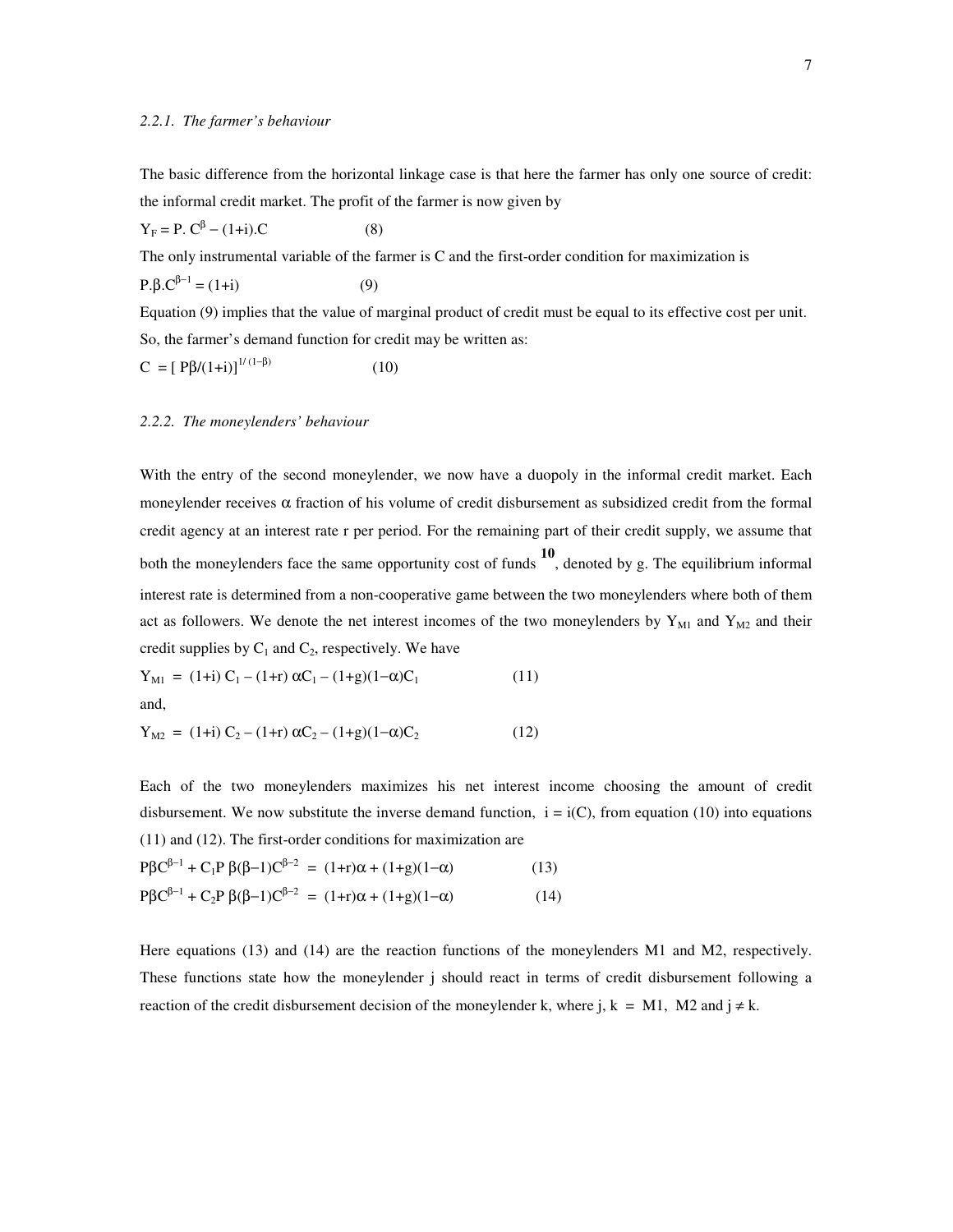This is a non-cooperative game between the two moneylenders, both of them acting as followers. The Nash equilibrium of the game is characterized by the intersection of the two reaction curves. Solving the two reaction functions simultaneously we obtain the optimum amounts of credit disbursement of the two moneylenders. The demand for credit of the farmer (which is equal to the sum of credit disbursement of the two moneylenders), denoted,  $C_V^*(-C_1^* + C_2^*)$ , in the vertical linkage case is

C<sub>V</sub>\* = [  ${Pβ(1+β)}/2{1+rα+g(1-α)}$ ]<sup>1/(1-β)</sup> (15)

With the help of equations (10) and (15), we get the optimum informal interest rate in the vertical linkage case, denoted  $i_V$ <sup>\*</sup> as

$$
i_V^* = [2{1 + r\alpha + g(1 - \alpha)}/(1 + \beta)] - 1
$$
\n(16)

#### **2.3. Horizontal versus Vertical Linkage**

We are now in a position to compare the Horizontal and Vertical linkage cases with respect to the optimum informal interest rate i and agricultural productivity  $Q(C)$ . Using equations (6) and (16) one can easily verify **<sup>11</sup>** that  $(i_H^* - i_V^*) > 0$ . From expressions (7) and (15) it is easy to show <sup>12</sup> that  $(C_H^* - C_V^*) < 0$ . From this it follows that  $Q(C_H^*)$  <  $Q(C_V^*)$ . Let us now compare the informal interest rates in a situation where the credit subsidy bill of the government is the same in both the cases. Since the formal credit agency supplies  $\alpha$  fraction of credit requirement of the farmer in the two cases, directly or indirectly, the same amount of subsidy bill implies the same amount of credit demand in the two cases. Putting  $C_V^* = C_H^*$ from equations (3) and (10) one can easily verify <sup>13</sup> that  $(i_H^* - i_V^*) > 0$ . Thus we have the following propositions.

**PROPOSITION 1:** The informal interest rate is lower and agricultural productivity is higher when there is vertical linkage between the formal and informal credit markets compared to the horizontal linkage case.

**PROPOSITION 2:** Even when the amounts of credit subsidy in the two cases are the same, the vertical linkage policy ensures a lower level of informal interest rate than the case of horizontal linkage.

#### **2.4. Collusion between the moneylenders**

According to Floro and Ray (1997), the forging of vertical linkage between the formal and informal credit markets may fail to ensure better terms to the informal borrowers because it might strengthen the ability of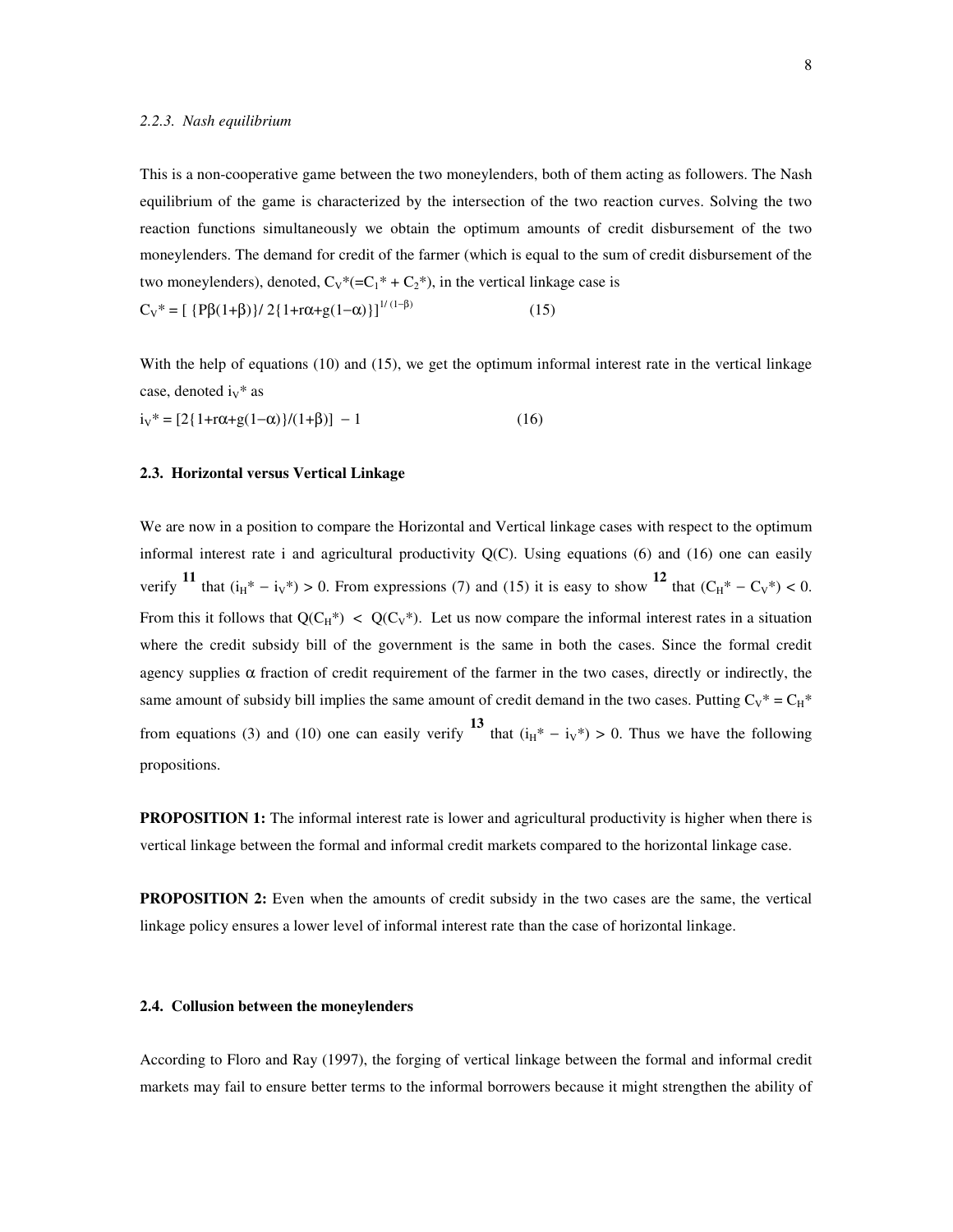informal sector lenders to collude among themselves. Let us examine this aspect in the context of the framework of the present paper. We will study the effects of a possible collusion between the two moneylenders on the informal interest rate and agricultural productivity of the farmer.

We consider a cooperative game between the two moneylenders. The optimum levels of income of the two moneylenders in the duopoly case which are obtained by using equations (11), (12), (15) and (16) serve as disagreement pay-off of the two players in this cooperative game. We assume that they are able to form a cartel and maximize their joint interest income through a choice of the volume of credit disbursement. Adding the net interest income of the moneylenders we get their joint-income, denoted  $Y<sub>J</sub>$  as

$$
Y_J = (1+i)C - (1+r)\alpha C - (1+g)(1-\alpha)C \tag{17}
$$

After substituting the value of C from equation (10) into (17) and maximizing  $Y_J$  with respect to C we get the following first-order condition.

$$
P\beta^2 C^{\beta - 1} = (1+r)\alpha + (1+g)(1-\alpha) \tag{18}
$$

Solving equation (18) we obtain the optimum amount of credit disbursement by the moneylenders, denoted  $C_{Vc}$ <sup>\*</sup> as

$$
C_{Vc}^* = [P\beta^2 / \{1 + r\alpha + g(1-\alpha)\}]^{1/(1-\beta)}
$$
(19)

Substituting equation (19) into the farmer's credit demand function, equation (10), we obtain the equilibrium informal interest rate, denoted  $i_{Vc}$  as

$$
i_{Vc}^* = [\{1 + r\alpha + g(1-\alpha)\}/\beta] - 1 \tag{20}
$$

Using expressions (11), (12), (15), (16), (17), (19) and (20) it can be shown **14** that the optimum joint income of the two moneylenders is greater than the sum of their disagreement pay-off. So given the Nash's axioms, a Nash bargaining solution exists. The optimum joint income is distributed equally between the two players.

We now turn to compare this case (Vertical linkage with collusive agreement between the moneylenders) with the Horizontal linkage case with respect to the optimum informal interest rate, i, and the agricultural productivity, Q(C). Using equations (6) and (20) one can easily verify <sup>15</sup> that  $(i_H^* - i_{Vc}^*) > 0$ . Expressions (7) and (19) implies that  $C_H^* = C_{Vc}^*$ . From this it follows that  $Q(C_H^*) = Q(C_{Vc}^*)$ . Since the formal credit agency supplies  $\alpha$  fraction of credit requirement of the farmer in both the cases, directly or indirectly, the same amount credit demand in the two cases implies the same amount of subsidy bill of the formal credit institution. These results lead to the following proposition.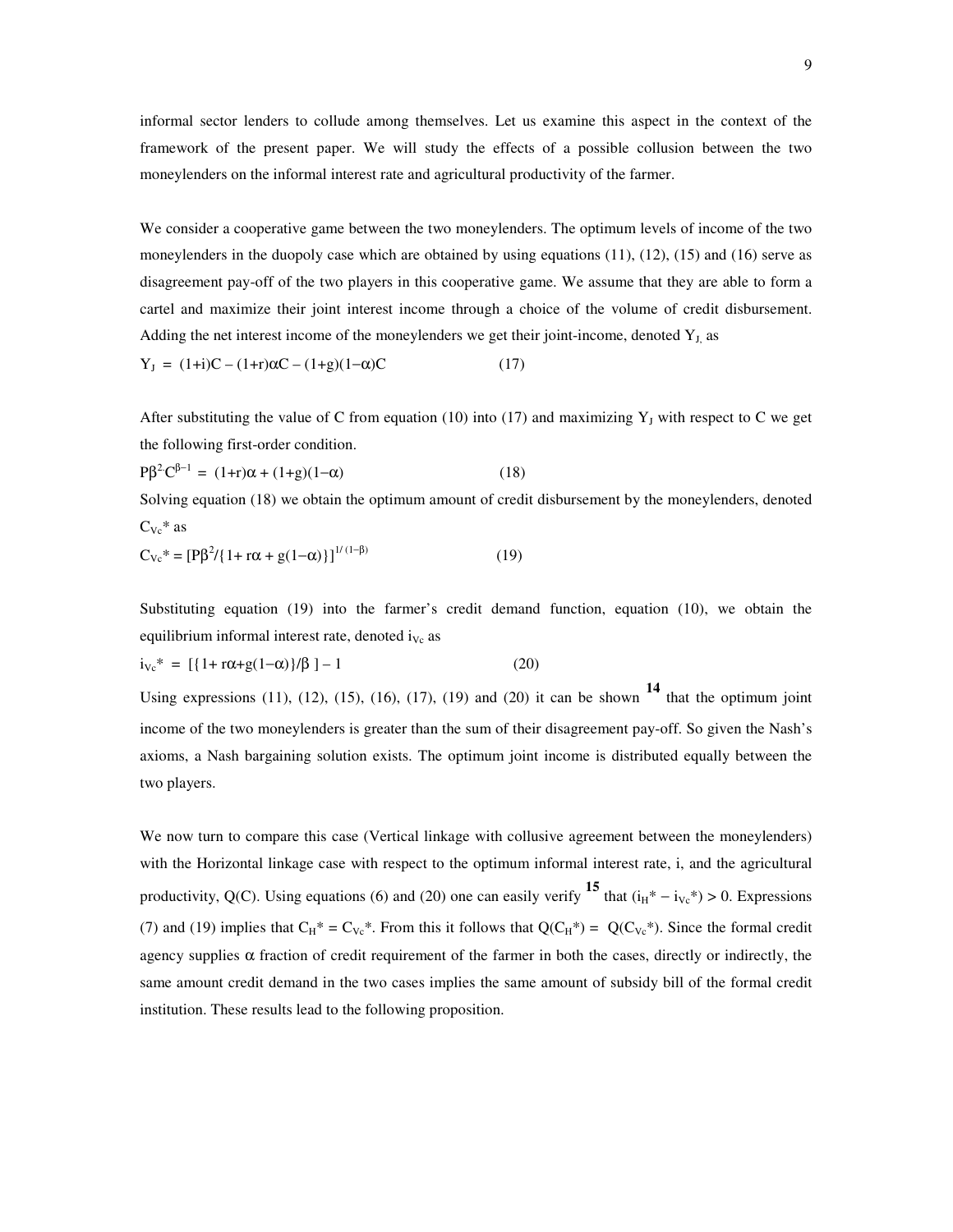**PROPOSITION 3:** Despite a collusive agreement between the two moneylenders, the informal interest rate is still lower in the vertical linkage case vis-à-vis the horizontal linkage case. The agricultural productivity and the subsidy bill of the government are, however, equal in both the cases.

#### **3. Concluding Remarks**

In this paper, we have made a comparative analysis between the horizontal and vertical linkages between the formal and informal credit markets. The traditional policy of horizontal linkage is plagued by the timeliness problem of formal credit, loan recovery problem, etc. However, the most serious allegation made against this policy is that the small and marginal farmers have been almost completely left out from its purview and the group of large farmers has reaped the benefits of the credit subsidization policy. As an alternative to the traditional policy there emerged the policy of forging a vertical linkage between the formal and informal credit markets. The basic tenet of this policy is to encourage the informal sector lenders by enhancing their credit worthiness with adequate supply of subsidized credit. It is believed that the supply of subsidized formal credit to these lenders will increase the degree of competitiveness among them, which helps to improve the borrowing terms faced by the small and marginal farmers who do not have access to formal credit. But, Floro and Ray (1997) have shown that an inflow of subsidized credit to the informal sector lenders may raise their incentive and strengthen the ability to collude among them which would result in a worse terms faced by the informal borrowers. However, we have found that the policy of forging vertical linkage between the formal and informal credit institutions is distinctly superior to a policy of horizontal linkage even when the problems with horizontal linkage case which we have mentioned at the beginning of the paper are absent. This is because; the policy of vertical linkage ensures lower informal interest rate and higher agricultural productivity vis-à-vis the horizontal linkage case. Even with the same level of subsidy bill, the informal interest rate is lower in the former case. We have also examined the case of collusion between the informal lenders and found that the interest rate is still lower in the vertical linkage case. But we cannot provide any answer to the allegation made by Hoff and Stiglitz (1996) against the policy of vertical linkage that it may raise the informal interest rate by raising the costs of loan enforcement which results from an increase in the number of lenders in the informal credit market (because borrowers can more easily default on existing loans). This is a limitation of the present analysis. However, Floro and Ray (1997) also share the same limitation.

#### **Endnotes**

- 1. Another approach may be to actually design credit institutions at the micro level that will take advantage of local information in innovative ways. The leading example of small-scale lending or micro-finance is the Grameen Bank of Bangladesh.
- 2. Empirically the moneylender is not the only source of informal credit. Traders, landlords (large farmers), friends and relatives, etc., often give loans to the farmers. So the assumption that the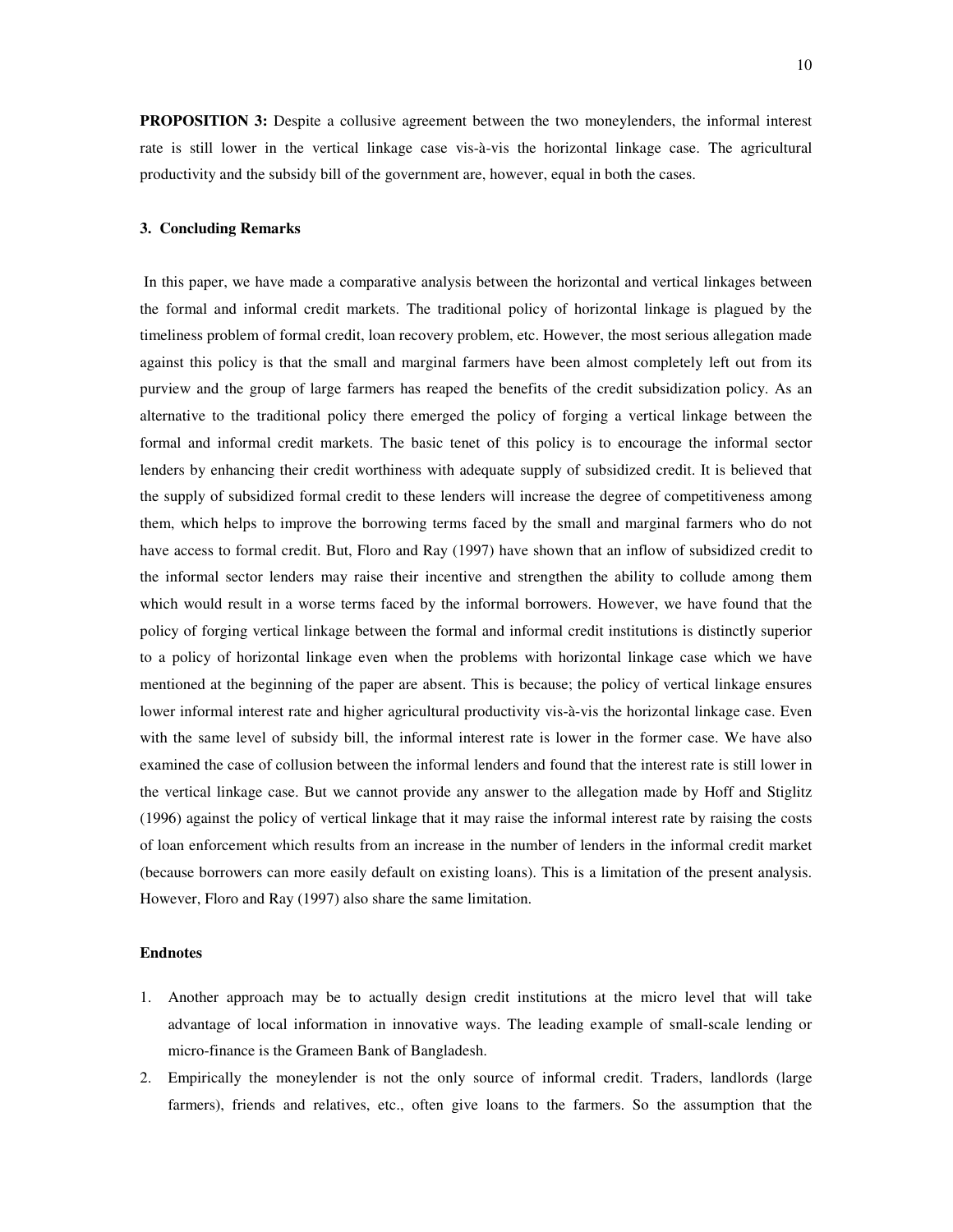moneylender is the only source of informal credit may look objectionable when the moneylender charges a high interest and the others charge low interest rates. Bardhan and Rudra (1978) and Rudra (1982) point out that the traders and landlords offer interlinked credit contracts at very low interest rates. But the empirical analysis of Sarap (1991) supplies some weak defenses of this assumption. Firstly, small and marginal farmers take nearly 80% of informal credits from the moneylenders (see his table 2.5). Secondly, the rates of interest charged by the traders, friends and relatives, etc., to the small and marginal farmers are also very high and close to the moneylender's interest rate (see his tables 5.2 and 5.6). Also the All India Debt and Investment Survey (Reserve Bank of India, 1981) shows that even in 1981, the moneylenders' share of informal credit (16.1%) is higher than the combined share of the landlords and the traders (12%).

- 3. The potential moneylender cannot enter the informal credit market because his expected net interest income from money lending falls short of the fixed costs (e.g. to gather information about the borrowers in the market) he has to incur to enter the market.
- 4. Any production function that is well behaved may be written as a function of the total expenditure provided input markets are perfectly competitive. Consequently equation (1) can be interpreted as a general production relationship with many inputs under competitive conditions. See Gangopadhyay (1994, p. 132, foot note 3).
- 5. Alternatively the farmers may have to resort to informal credit even when formal credit is not available at the beginning of the crop cycle. For empirical evidence of delay in disbursing formal credit see e.g. Sarap (1991), Bedbak (1986) etc.
- 6. Assume that the government conducts the procurement of the crop a practice followed in India in the case of food grains and some commercial crops.
- 7. This is obvious; otherwise the moneylenders will not take formal credit.
- 8. The analysis of entry deterrence game between the moneylenders is beyond the scope of the paper. For a beautiful analysis of entry deterrence game in backward agriculture see Mishra (1994).
- 9. This implies that the moneylenders face credit constraint in the formal sector. In both the horizontal and vertical linkage cases the government supplies the exogenously given  $\alpha$  fraction of the total credit demand of the farmer, directly or indirectly.
- 10. This assumption has been made to derive straightforward analytical results.
- 11. Interested readers may check this or details can be obtained from the authors on request.
- 12. This is left for the readers.
- 13. The derivations of this result are available from the authors on request.
- 14. The proof of this result is available from the authors on request.
- 15. The derivations of this result are available from the authors on request.